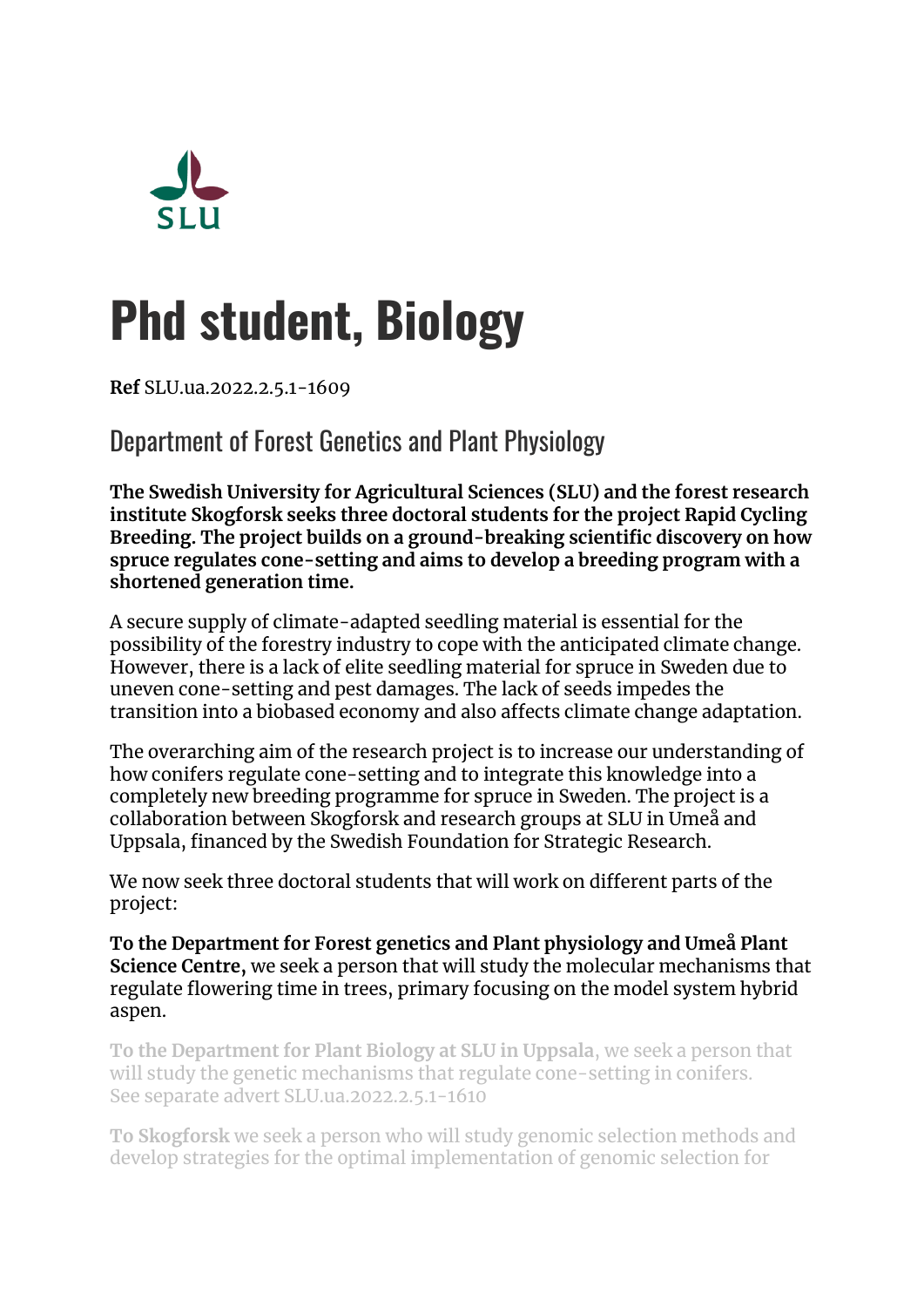#### conifers. See separate advert SLU.ua.2022.2.5.1-1611

**The Department for Forest Genetics and Plant Physiology is part of the Umeå Plant Science Centre (UPSC),** one of the most vital research environments in Europe focused on experimental plant science. At [UPSC,](https://www.upsc.se/) more than 200 persons of 47 nationalities work to understand the molecular mechanisms that regulate plant growth, development, and adaptation, with applications in forest biotechnology. We also study forest genetics and breeding in close collaboration with the forestry industry and Skogforsk. Contact:

Ove.Nilsson@slu.se [https://www.upsc.se/researchers/5943-nilsson-ove-control-of-flowering](https://www.upsc.se/researchers/5943-nilsson-ove-control-of-flowering-time-and-tree-phenology.html#research)[time-and-tree-phenology.html#research](https://www.upsc.se/researchers/5943-nilsson-ove-control-of-flowering-time-and-tree-phenology.html#research)

**The Department for Plant Biology, SLU, in Uppsala,** is part of Uppsala Biocentrum which hosts departments in the broad Life Science area and the [Linnean Centre for Plant Biology in Uppsala.](https://lcpu.se/) We conduct research and research education to provide basic knowledge about the processes that govern plant growth and defence, with applications in forestry and agriculture. Contact: Jens.Sundström@slu.se <https://www.slu.se/en/ew-cv/jens-sundstrom/>

**Skogforsk** develops and utilizes treematerial by the breeding of economically important tree species for the Swedish forestry. The applied research comprises of tree breeding, forest technology, resource use efficiency, environmental impacts, logistics, bioenergy, and forest maintenance. Skogforsk employs 135 persons, of which 80 are scientists [\(www.skogforsk.se\)](http://www.skogforsk.se/). Contact: Mari.Suontama@skogforsk.se [https://www.skogforsk.se/kontakt/personal/mar](https://www.skogforsk.se/kontakt/personal/mari-suontama/) [i-suontama/](https://www.skogforsk.se/kontakt/personal/mari-suontama/)

Read more about our benefits and what it is like to work at SLU at https://www.slu.se/en/about-slu/work-at-slu/

"Rapid Cycling Breeding": Molecular mechanisms that regulate flowering time in trees, primary focusing on the model system hybrid aspen

## Qualifications:

Applicants should have a degree comparable to a Master of Science in biology, biotechnology or related knowledge that the employer considers equivalent and experience in molecular biology methods and bioinformatics. You should also have good communication skills, both in spoken and written English, be creative, and have capacity to take own initiatives and to work independently. Good social competence and the ability to co-operate are valued assets.

Place of work:

Umeå.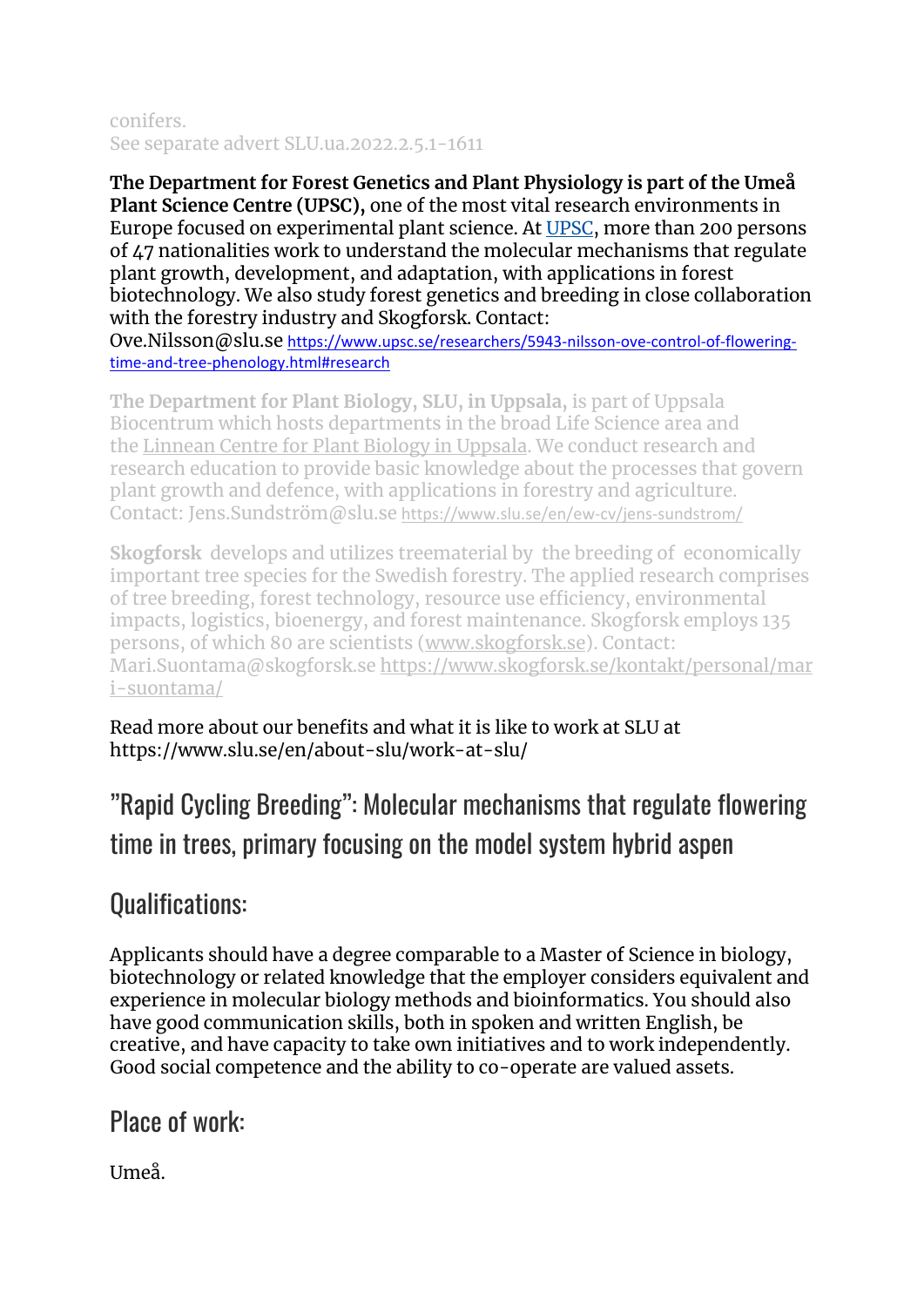#### Forms for funding or employment:

Employment ( $\angle$  years).

# Starting date:

According to agreement.

# Application:

Click the "Apply" button to submit your application. The deadline is 2022-05- 31.

To qualify for third-cycle (Doctoral) courses and study programmes, you must have a second-cycle (Master's) qualification. Alternatively, you must have conducted a minimum of four years of full-time study, of which a minimum of one year at second-cycle level.

Applicants will be selected based on their written application and CV, degree project, copies of their degree certificate and transcript of records from previous first and second-cycle studies at a university or higher education institution, two personal references, and knowledge of English. More information about the English language requirements can be found here: [www.slu.se/en/education/programmes-courses/doctoral-studies/new](https://www.slu.se/en/education/programmes-courses/doctoral-studies/new-doctoral-students/english-language-requirements/)[doctoral-students/english-language-requirements/](https://www.slu.se/en/education/programmes-courses/doctoral-studies/new-doctoral-students/english-language-requirements/)

Please note that applicants invited to interview must submit attested copies of their degree certificate, a transcript of records from previous first and secondcycle studies at a university or higher education institution. Applicants who are not Swedish citizens need to submit an attested copy of their passport's information page containing their photograph and personal details.

Read about the PhD education at SLU at [www.slu.se/en/education/programmes-courses/doctoral-studies/](https://www.slu.se/en/education/programmes-courses/doctoral-studies/)

### Academic union representatives:

[https://internt.slu.se/en/my-employment/employee](https://internt.slu.se/en/my-employment/employee-associations/kontaktpersoner-vid-rekrytering/)[associations/kontaktpersoner-vid-rekrytering/](https://internt.slu.se/en/my-employment/employee-associations/kontaktpersoner-vid-rekrytering/)

**The Swedish University of Agricultural Sciences** (SLU) is a world-class international university with research, education and environmental assessment within the sciences for sustainable life. Its principal sites are in Alnarp, Umeå and Uppsala, but activities are also conducted at research stations, experimental parks and educational establishments throughout